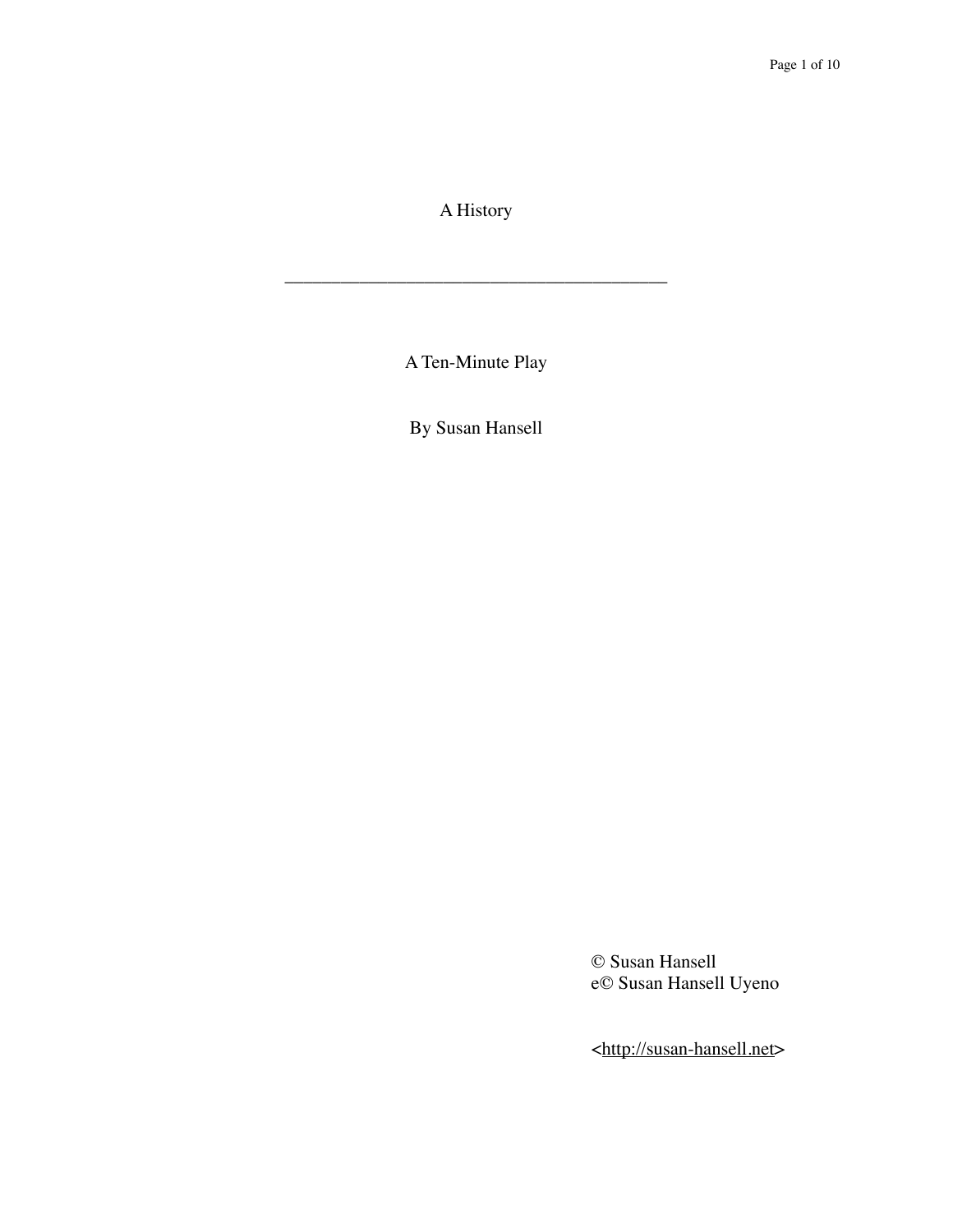#### SYNOPSIS:

A brief and partial history of the judicial world as it is known to some of us.

#### CHARACTERS:

#### MAN

(played by a male-identified actor, or by a female-identified actor playing a committed male role, or by a female-identified actor playing a female role if she is also wearing a judge's robe)

#### WOMAN

(played by a female-identified actor)

### SET AND TECH:

None, but if the physical demands of the performances are not feasible, a ladder or scaffolding or the like may be employed to create a reasonable facsimile of the play's imagery

#### PROPS:

Duct-Tape, a gavel, a cigar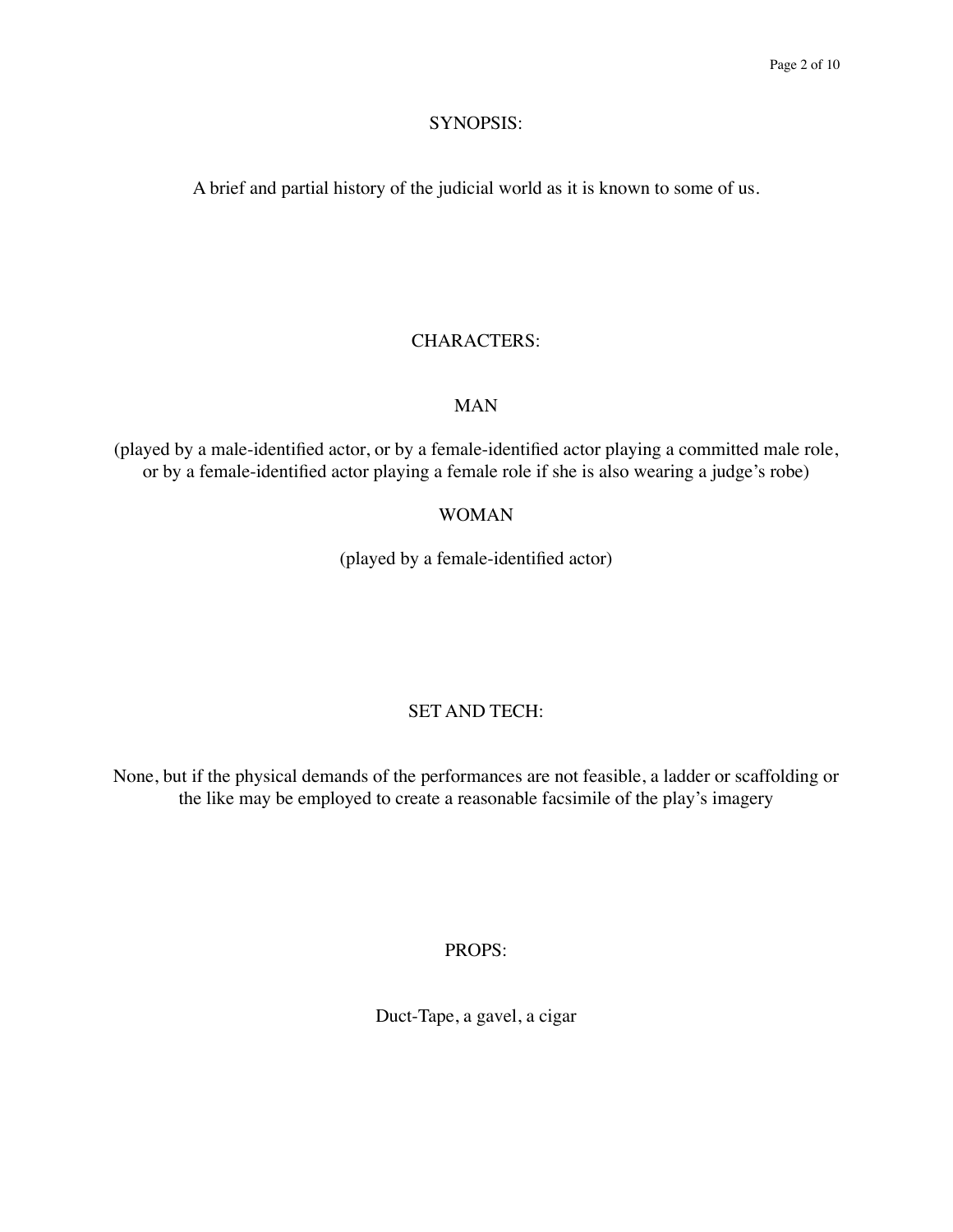#### A History

MAN, with a GAVEL in one hand and a CIGAR in the other, sits on top of WOMAN's shoulders, or on her back, piggy-backed.

WOMAN wears strips of DUCT-TAPE all over her chest and abdomen in patterns like X's, though one strip of tape needs to be placed where MAN can reach it and eventually tear it off.

MAN appears hot, sweaty and agitated.

WOMAN appears calm, if fatigued.

A brief pause at opening to allow audience to absorb this duo.

MAN suddenly gavels forcefully into the air.

#### MAN

#### BANG BANG BANG. BANG BANG BANG.

WOMAN (straining to be heard over MAN and drawing out the word)

WE.

MAN (shouting over WOMAN in short clipped bursts)

BANG BANG BANG.

WOMAN (straining to be heard over MAN and drawing out the word)

THE.

MAN (shouting over WOMAN in short clipped bursts)

BANG BANG BANG.

WOMAN (straining to be heard over MAN and drawing out the word)

PEOPLE.

Pause.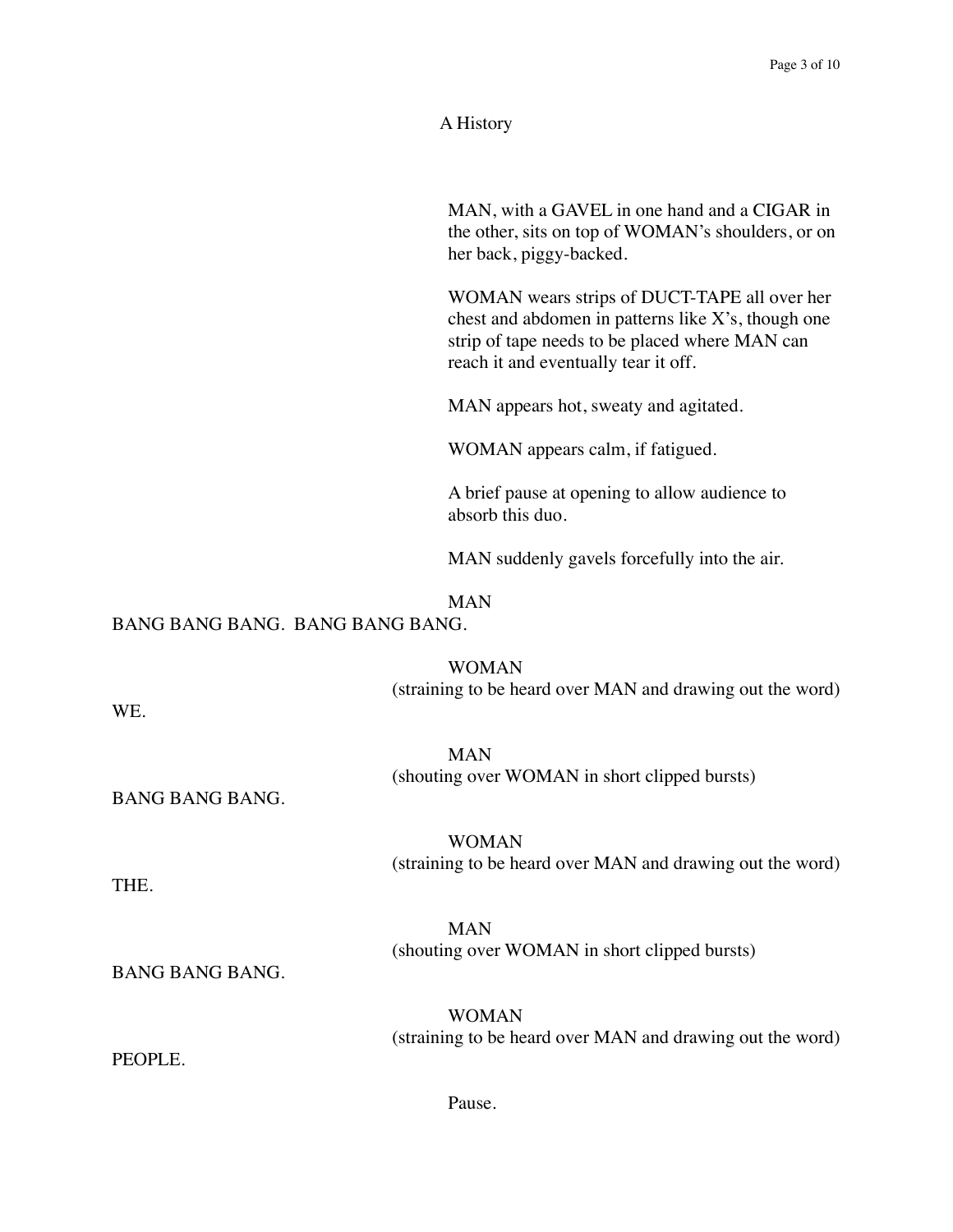| BANG BANG BANG. BANG BANG BANG.  | <b>MAN</b><br>(shouting again in short clipped bursts)                       |
|----------------------------------|------------------------------------------------------------------------------|
| WHOA HORSEY.                     | MAN grabs CIGAR in his FIST and gestures<br>wildly with his fist in the air. |
|                                  | WOMAN staggers under the movements of MAN.                                   |
|                                  | WOMAN regains her balance and tries to rest,<br>breathing hard.              |
|                                  | <b>MAN</b>                                                                   |
|                                  | WOMAN has to hold onto MAN's legs in order to<br>maintain her balance.       |
|                                  | WOMAN regains balance, but must hold onto<br>MAN.                            |
|                                  | Beat.                                                                        |
| That's better.                   | <b>MAN</b>                                                                   |
|                                  | WOMAN sighs loudly.                                                          |
| This is nice.                    | <b>MAN</b>                                                                   |
|                                  | WOMAN rolls her eyes in disgust.                                             |
| (louder)<br>I SAID THIS IS NICE. | <b>MAN</b>                                                                   |
|                                  | Beat.                                                                        |
|                                  | MAN kicks woman; WOMAN winces but makes<br>no sound.                         |
| Right?                           | <b>MAN</b>                                                                   |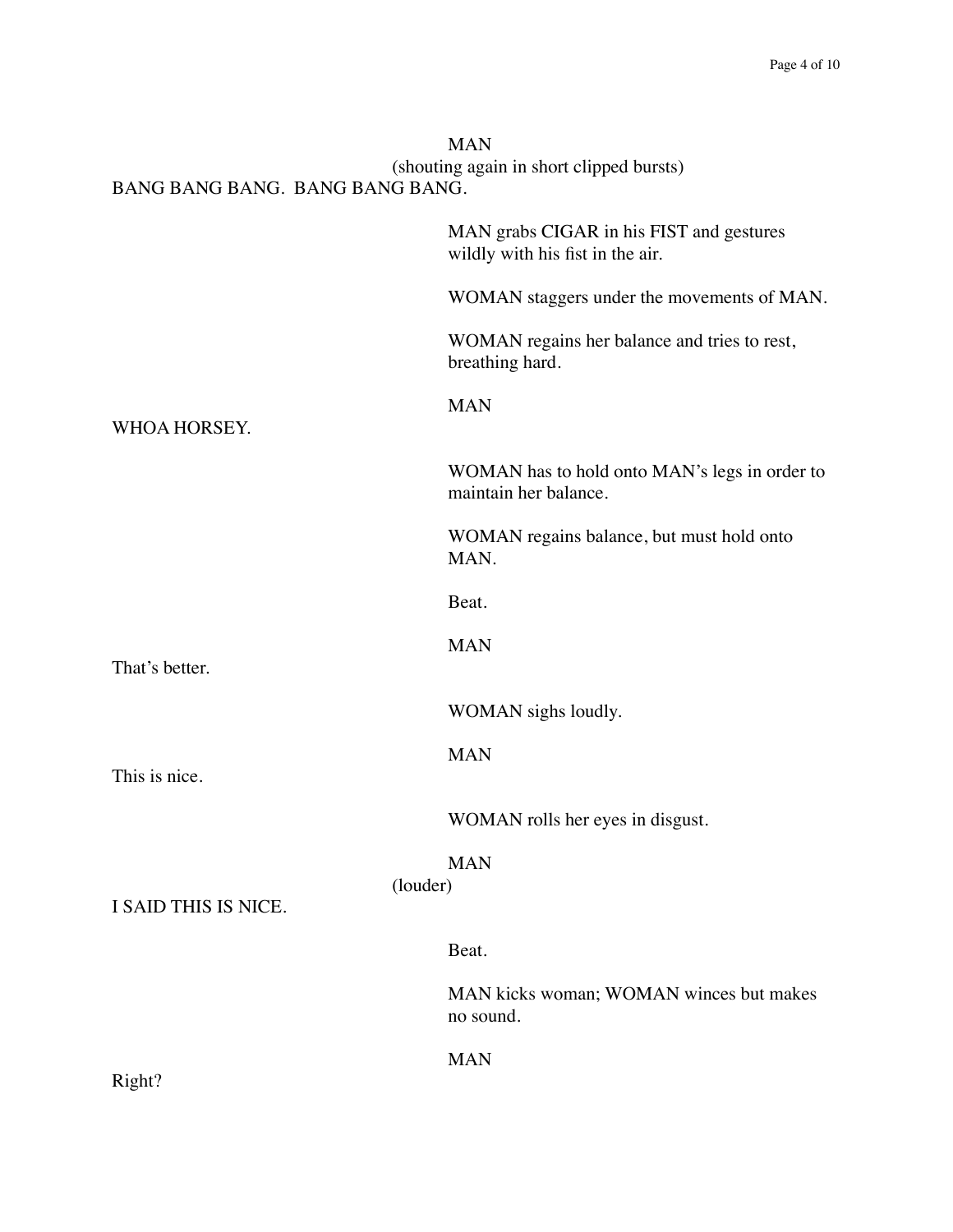|                      | Beat.                                                                                                                       |
|----------------------|-----------------------------------------------------------------------------------------------------------------------------|
|                      | MAN kicks WOMAN again; WOMAN winces but<br>makes no sound.                                                                  |
| Right?               | <b>MAN</b>                                                                                                                  |
|                      |                                                                                                                             |
| HOLD.                | <b>WOMAN</b><br>(straining to be heard over MAN and drawing out the word)                                                   |
|                      | <b>MAN</b>                                                                                                                  |
| RIGHT? RIGHT?        | (shouting over WOMAN in short clipped bursts)                                                                               |
|                      | <b>WOMAN</b>                                                                                                                |
| THESE.               | (straining over MAN and drawing out the word)                                                                               |
|                      | <b>MAN</b>                                                                                                                  |
| RIGHT? RIGHT?        | (shouting over WOMAN in short clipped bursts)                                                                               |
|                      | <b>WOMAN</b>                                                                                                                |
| TRUTHS.              | (straining over MAN and drawing out the word)                                                                               |
|                      | <b>MAN</b>                                                                                                                  |
| RIGHT? RIGHT? RIGHT? | (shouting over WOMAN in short clipped bursts)                                                                               |
|                      | Beat.                                                                                                                       |
|                      | WOMAN bends forward ever so slightly and looks<br>down.                                                                     |
|                      | THEY BOTH breathe heavily.                                                                                                  |
|                      | Beat.                                                                                                                       |
|                      | MAN puts CIGAR into his mouth, reaches down<br>with that now-free hand and rips a piece of DUCT-<br>TAPE from WOMAN's body. |
|                      | WOMAN groans.                                                                                                               |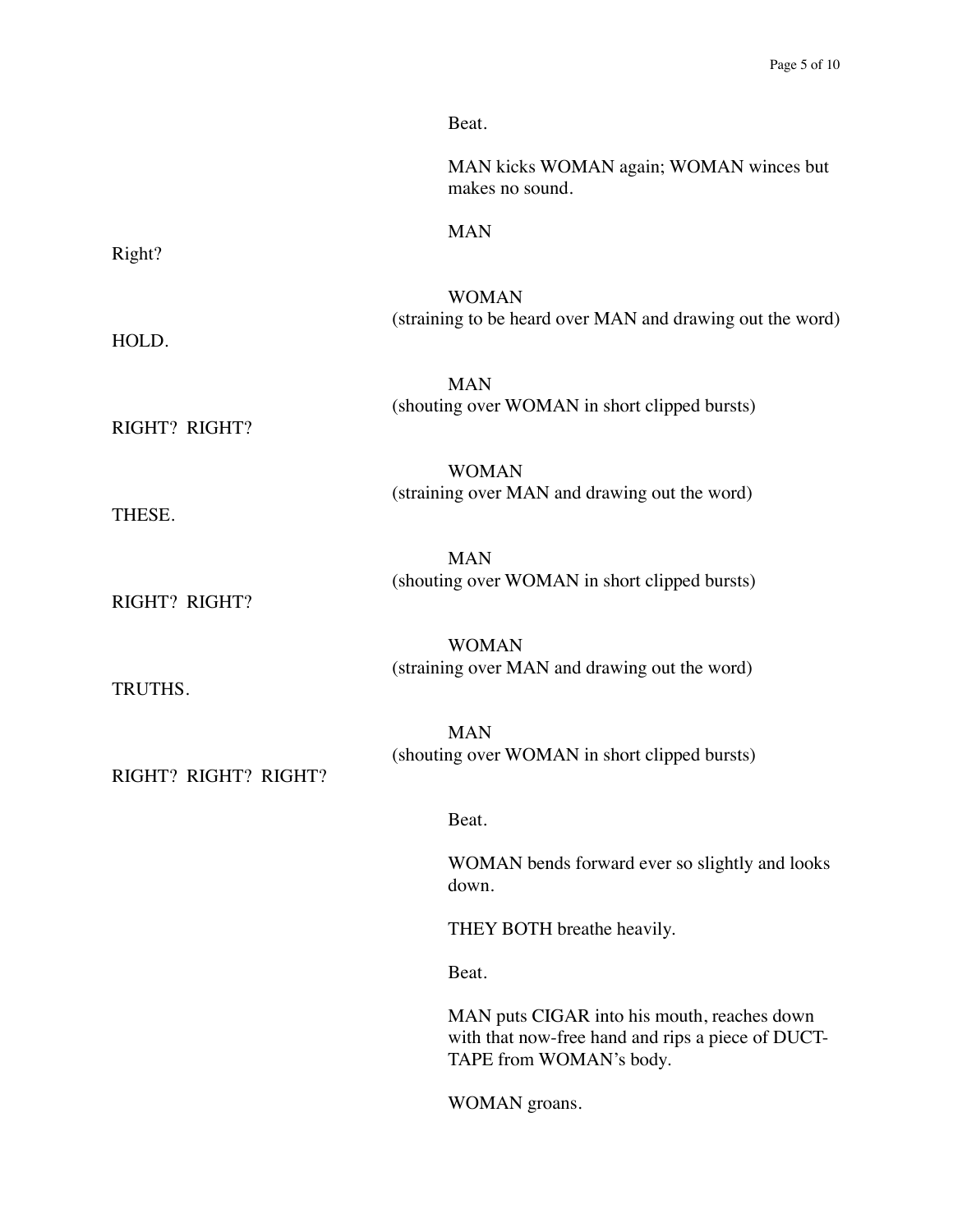|                                     | MAN slaps a piece of DUCT-TAPE over<br>WOMAN's mouth.                                                                  |
|-------------------------------------|------------------------------------------------------------------------------------------------------------------------|
|                                     | <b>WOMAN</b>                                                                                                           |
| TO BE.                              | (loudly attempting to be heard, though muffled)                                                                        |
|                                     | MAN takes CIGAR out of his mouth with the hand<br>that ripped the DUCT-TAPE, then laughs<br>raucously for a long time. |
| АНАНАНАНАНАНАНАНАНАНАНАНА.          | <b>MAN</b>                                                                                                             |
|                                     | WOMAN waits for MAN to stop.                                                                                           |
| SELF.                               | <b>WOMAN</b><br>(loudly attempting to be heard, though muffled)                                                        |
|                                     | Beat.                                                                                                                  |
|                                     | WOMAN huffs under the duct-tape gag.                                                                                   |
| Heheheheheheheheheheheheh.          | MAN then chuckles for a long time.                                                                                     |
|                                     | <b>MAN</b>                                                                                                             |
|                                     | Beat.                                                                                                                  |
|                                     | WOMAN grunts angrily under the duct-tape gag.                                                                          |
|                                     | Beat.                                                                                                                  |
| No, you weren't gonna say anything. | <b>MAN</b><br>(derisive)                                                                                               |
|                                     | <b>WOMAN</b><br>(loudly attempting to be heard, though muffled)                                                        |

EVIDENT.

Beat.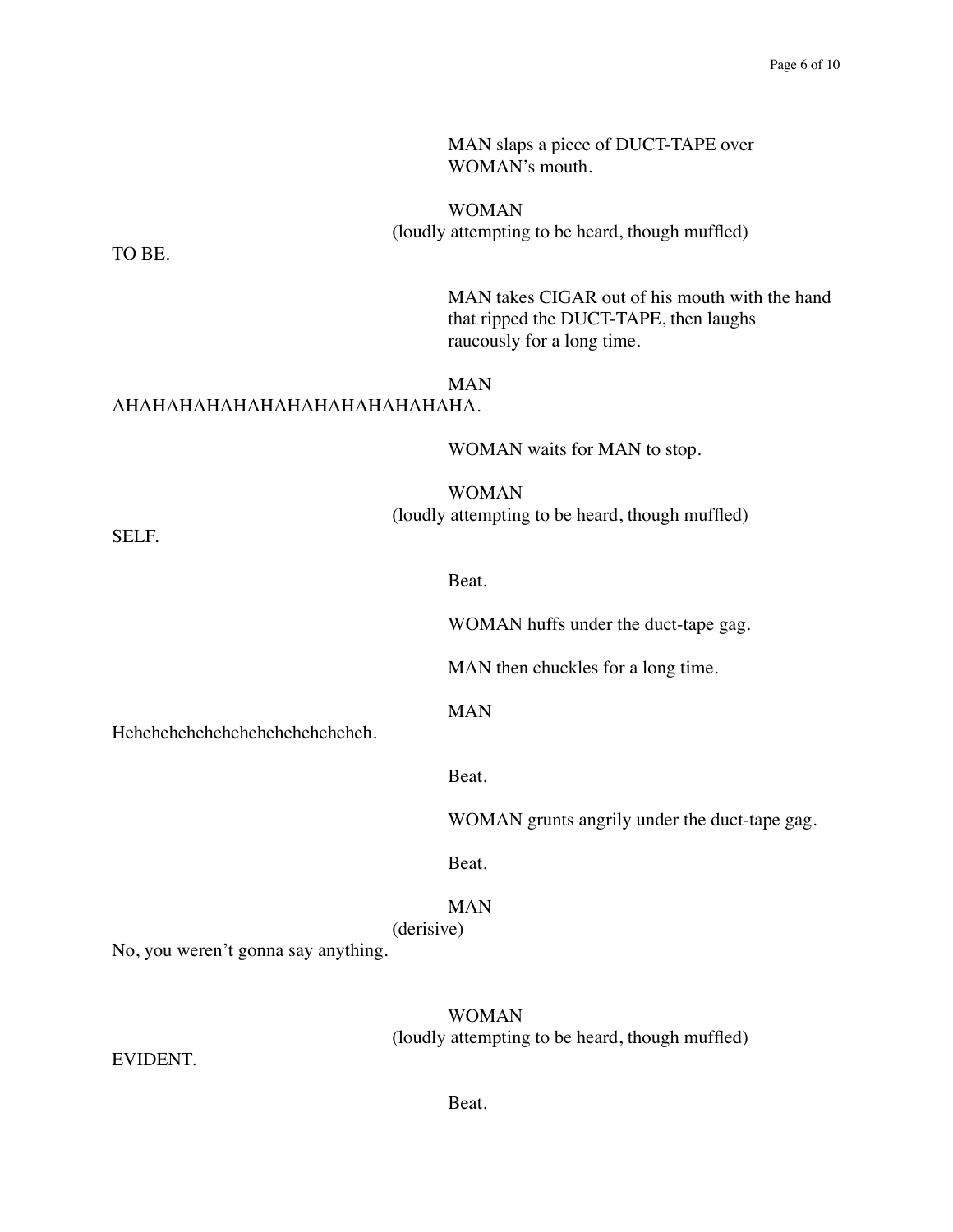# MAN (dismissive) You never do. WOMAN glares forward, staring forward, resting, thinking. Beat. WOMAN bends forward as far as she can. This forces MAN to slide down WOMAN's back until he is almost falling off. Beat. WOMAN attempts to shake MAN off. It doesn't work but MAN has to work to stay on. MAN (annoyed, sarcastic) This is fun. Beat. WOMAN now drops to her knees. MAN is forced to grip onto her. WOMAN lunges forward and comes to rest on her hands and knees. MAN is momentarily disconcerted, but is nevertheless still on top of WOMAN. WOMAN is breathing hard under the DUCT-TAPE. Beat. MAN kicks WOMAN in an attempt to "ride" her. MAN (shrieking)

THIS IS FUN THIS IS FUN THIS IS FUN THIS IS FUN.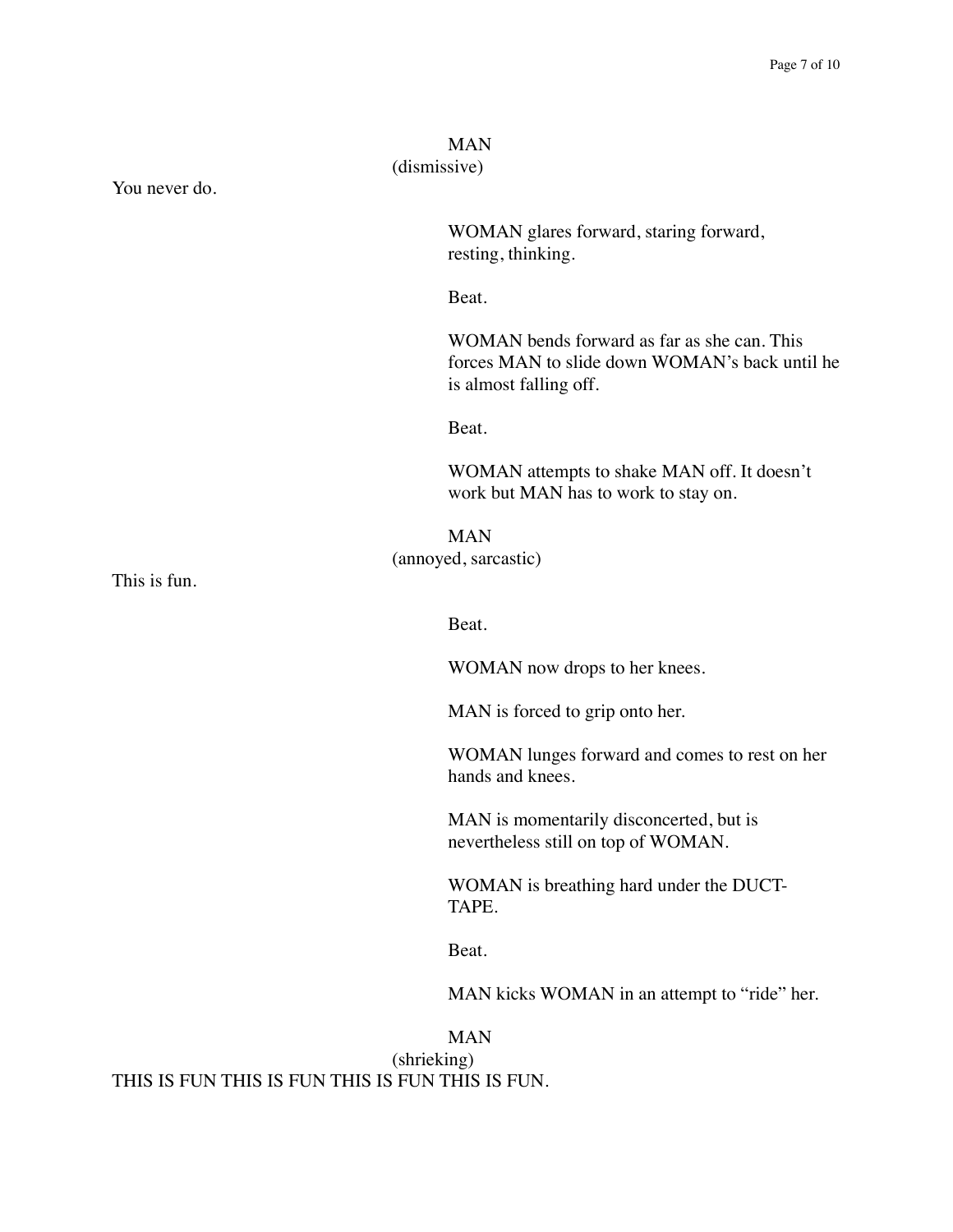WOMAN does not move.

MAN kicks WOMAN again.

MAN

GO GO GO GO.

WOMAN does not move.

#### MAN (inexplicable hooting) ORANGES! ORANGES! ORANGES! ORANGES!

WOMAN does not move.

MAN (through gritted teeth)

(after a beat, furiously)

I said go.

I SAID GO.

A long silent and motionless stand-off.

WOMAN then lunges completely, ending up sprawled out, flat on the floor and face down, with MAN on top of her.

MAN is shocked.

MAN looks down at WOMAN.

WOMAN is completely still.

Long pause.

MAN begins to cry, then blubbers like a child.

This goes on for some time.

MAN

WaaaaaaaaWaaaaaaaaWaaaaaaaaWaaaaaaaaWaaaaaaaaWaaaaaaaaWaaaaaaaaWaaaaaaaa.

After a while, MAN wipes his face with his arms, still holding the GAVEL and the CIGAR.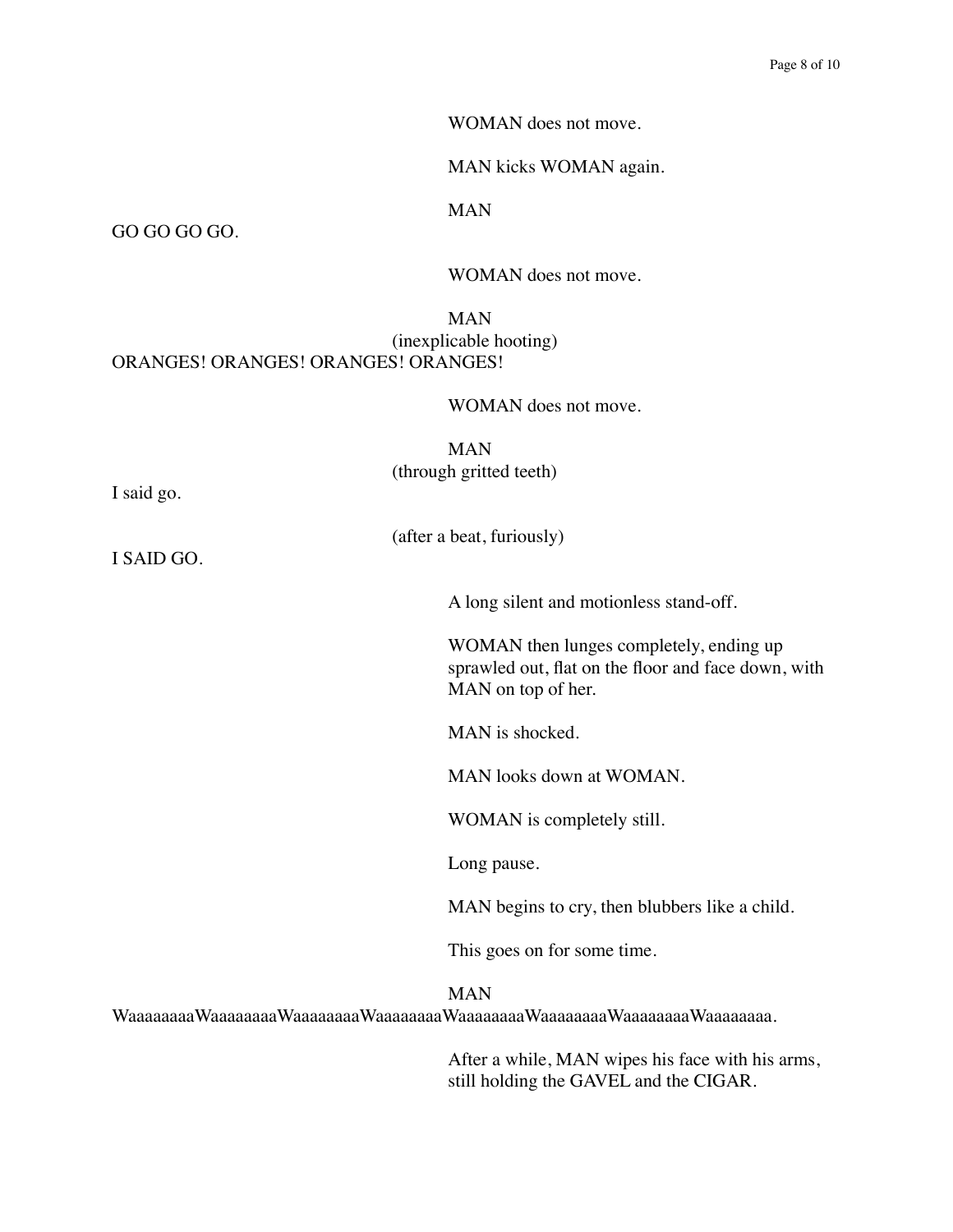Beat.

MAN looks all around, searchingly.

Pause.

MAN suddenly sits up as straight as possible while remaining seated on motionless WOMAN.

MAN (calling out, off, as an imperious command)

I NEED ANOTHER ONE.

Silence.

MAN looks all around again, angrily.

MAN (calling out again)

I SAID I NEED ANOTHER ONE.

Beat.

MAN, sitting on WOMAN, holding GAVEL in one hand and CIGAR in the other hand, crosses his arms tightly over his chest, and makes a pouty mean face.

Pause.

BLACKOUT. END OF PLAY. OR:

ALTERNATE EXTENDED ENDING:

After the long pause, WOMAN suddenly opens her eyes, glaring up, and out, into the audience. WOMAN remains motionless, except for her eyes, her face, and then one of her hands, which she carefully stretches out and clenches into a raised fist.

WOMAN might, or might not, then move her eyes, and her face, slightly, glaring up toward MAN, carefully stretching out her other hand into a raised fist.